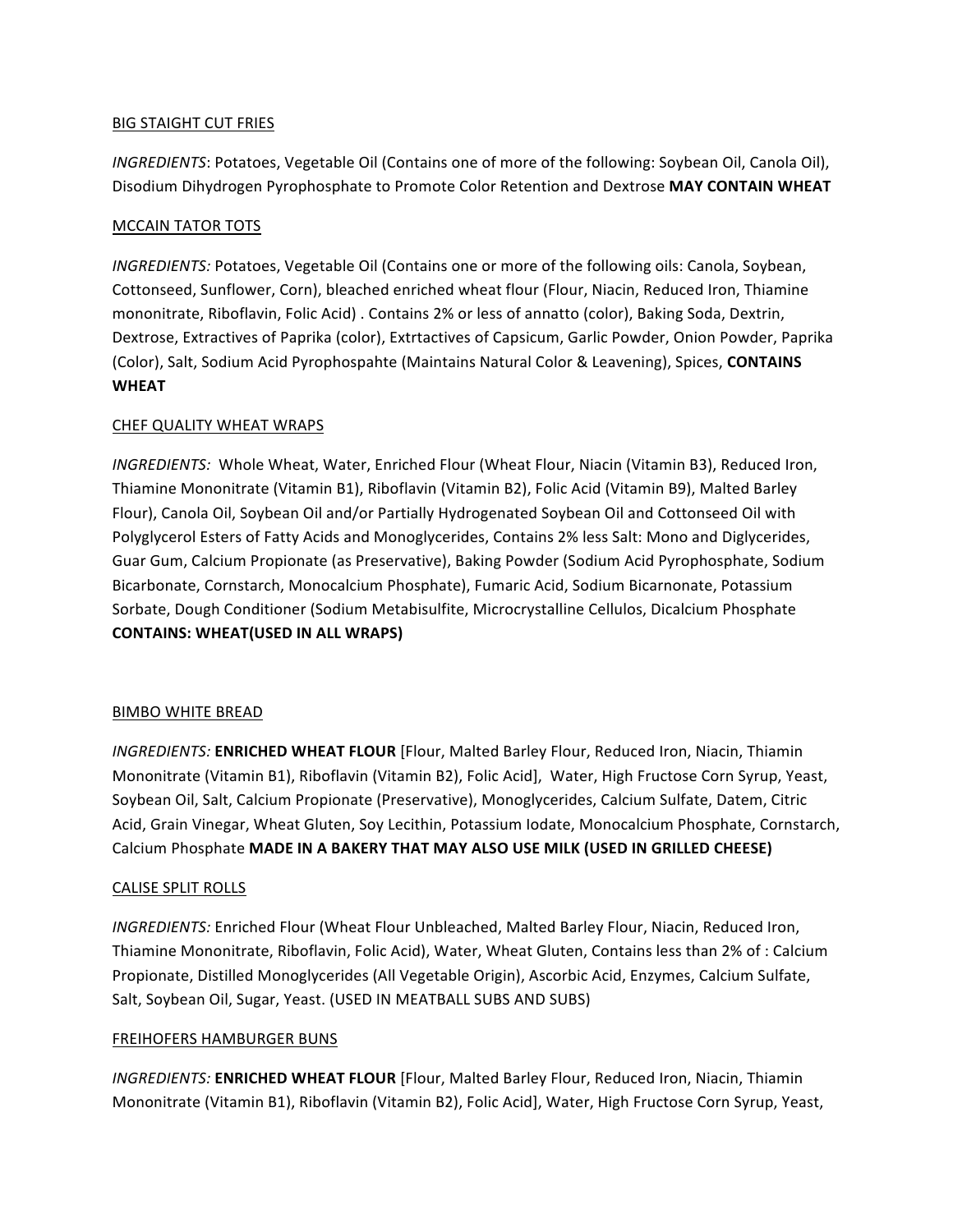### SEA SALT VEGGIE STRAWS

Soybean Oil, Wheat Gluten, Salt, Mono-and Diglycerides, Calcium, Propionate (Preservative), Calcium Sulfate, Datem, Grain Vinegar, Citric Acid, Potassium Iodate, Soy Lecithin, SOY FLOUR, Sesame Seeds. (USED IN HAMBUGERS)

## FREIHOFERS HOT DOG ROLLS

**INGREDIENTS: ENRICHED WHEAT FLOUR** [Flour, Malted Barley Flour, Reduced Iron, Niacin, Thiamin Mononitrate (Vitamin B1), Riboflavin (Vitamin B2), Folic Acid], Water, High Fructose Corn Syrup, Yeast, Soybean Oil, Salt, Wheat Gluten, Mono-and Diglycerides, Calcium, Propionate (Preservative), Calcium Sulfate, Datem, Grain Vinegar, Citric Acid, Potassium Iodate, Soy Lecithin, **SOY FLOUR**. (USED FOR HOT DOGS)

## HUMMEL BROS. SKINLESS FRANKFURTERS

*INGREDIENTS*: Beef and Pork, Water, Salt, Spices, Sodium Phosphate, Paprika, Sodium Acetate, Garlic Powder, Sodium Erythorbate, Flavorings, Sodium Nitrate. (HOT DOGS)

## COVERED WAGON FULL COOKED BACON

*INGREDIENTS:* Water, Salt, Sodium Erythorbate, Sodium Nitrite, May also contain Sugar, Smoke Flavoring, Natural (Maple Syrup, Natural Flavor) and Artificial Maple Flavoring, Maple Flavor, natural and artificial (propylene glycol, flavor [contains corn syrup and caramel color], water, maple syrup), Sodium phosphate, Brown Sugar, Dextrose, Maple Sugar, Potassium Chloride. (USED IN BLT WRAPS)

### HORMEL TURKEY BREAST

*INGREDIENTS:* Turkey Breast Meat, Turkey Broth, Salt, Dextrose, Sodium Phosphate, Flavoring, Vegetable Oil. (USED IN TURKEY WRAPS)

# BIG C BREADED CHICKED TENDERLIONS (UNCOOKED)

*INGREDIENTS:* Breaded w/ Bleached Wheat Flour, Salt, Yellow Corn Flour, Dextrose, Leavening (Sodium Acid Pyrophosphate, Sodium Bicarbonate), Garlic Powder, Spice. Battered w/ Water, Bleached Wheat Flour, Salt, Yellow Corn Flour, Leavening (Sodium Acid Pyrophosphate, Sodium Bicarbonate) Garlic Powder. Predusted w/ Wheat Flour, Wheat Gluten and Salt. Vegetable Oil. **CONTAINS: WHEAT** (USED IN CRISPY CHICKEN WRAP)

# PERDUE FULLY COOKED, BREADED CHICKEN NUGGETS

*INGREDIENTS:* Boneless Skinless Chicken Breast with Rib Meat, Water, Salt, Sodium Phosphate, Powdered Cellulose, Breaded with : Enriched Wheat Flour (Wheat Flour, Niacin, Reduced Iron, Thiamine Mononitrate, Riboflavin, Folic Acid), Water, Wheat Flour, Yellow Corn Flour, Modified Corn Starch, natural Flavors, Soybean Oil, Salt, Sugar, Bleached Caramel Color, Yeast, Dried Onion, Dried Garlic,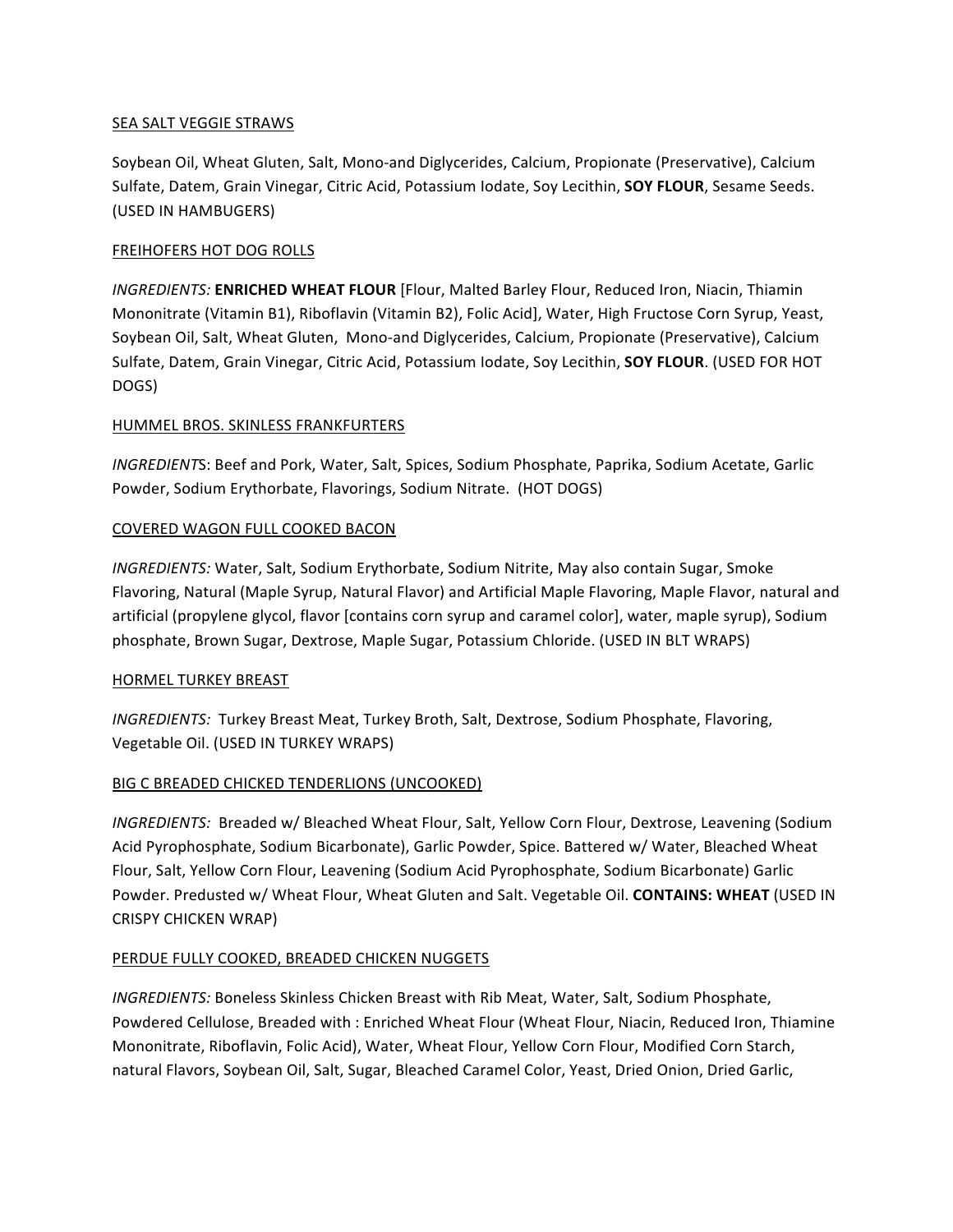Paprika Extract (Color) Whey, Dextrose, Dried Buttermilk, Breading set in Vegetable Oil **CONTAINS: MILK, WHEAT** 

### **PLYMOUTH BEEF CO**

*INGREDIENTS:* 100% All Beef Hamburger Patties (USED IN BURGERS)

### MAMA ISABELLA MEATBALLS

*INGREDIENTS:* Beef, Pork, Water, Romano Cheese (Pasteurized Cow's Milk, Cheese Cultures, Salt, Enzymes), Soy Protein Concentrate, Seasoning [Romano Powder (Pasteurized Milk, Salt, Culture, Enzyme, Disodium Phosphate), Whey Powder, Yeast Extract, Lactic Acid, Natural & Artificial Flavor], Salt, Dried Garlic, Spices, Parsley Flakes, Brown Sugar, Caramel Color, Disodium Inosinate & Guanylate, not more than 2% silicon dioxide], Breadcrumbs (Unbleached Wheat Flour, Salt, Yeast), Egg Whites, Contains less than 2% of the following: Ricotta Cheese (Whole Milk, Vinegar, Salt, and Locust Bean Gum), Flavoring Soy Lecithin. CONTAINS: EGGS, MILK, SOY, WHEAT (MEATBALLS SUBS AND PASTA **DISHES)**

## MCCAIN MOZZARELLA STICKS

*INGREDIENTS:* Part-Skim Mozzarella Cheese (Pasteurized Part-Skim Milk, Culture, Salt, Enzymes, Calcium Chloride), Water, Bleached Wheat Flour, Wheat Flour, Yellow Corn Flour, Contains 2% or less Dextrose, Dried Garlic, Dried Onion, Leavening (Sodium Acid Pyrophosphate, Sodium Bicarbonate, Monocalcium Phosphate), Modified Food Starch, Natural Flavor, Parsley, Salt, Soybean Oil, Spices, Sugar, Vegetable Oil Shortening (Soybean and/or Partially Hydrogenated Soybean Oil), Whey, Yeast. **CONTAINS: MILK, WHEAT**

### **TOTINOS PIZZA ROLLS**

*INGREDIENTS:* Enriched Flour (Wheat Flour Niacin, Ferrous Sulfate, Thiamin Mononitrate, riboflavin, Folic Acid), Tomato Puree (Water, Tomato Paste), Water, Imitation Mozzarella Cheese(Water, Palm Oil, Rennet Casein, Modified Corn Starch, Soybean Oil, Potato Starch, Cellulose Powder, Vital Wheat Gluten, Salt, Sodium Aluminum Phosphate, Potassium Chloride, Citric Acid, Potassium Sorbate, Titanium Dioxide, Sodium Citrate, Sodium Phosphate, Maltodextrin, magnesium Oxide, Zinc Oxide, Vitamin A Palmitate, riboflavin, Vitamin B), Imitation Mozzarella Cheese (Water, Palm Oil, Rennet Casein, Soybean Oil, Cellulose Powder, Potato Starch, Vital Wheat Gluten, Sodium Aluminum Phosphate, Salt, Potassium Chloride, Citric Acid, Potassium Sorbate, Sodium Phosphate, Sodium Citrate, Titanium Dioxide, Maltodextrin, Magnesium Oxide, Zinc Oxide, Vitamin A Palmitate, Riboflavin, Vitamin B). Canola Oil. Contains less than 2% of : Rehydrated Pasteurized Process Nonfat Mozzarella Cheese (Water, Nonfat Milk, Cheese Cultures, Salt, Enzymes, Citric Acid, Vitamin A Palmitate, Vitamin B, Sodium Aluminum Phosphate, Sodium Citrate, Sodium Phospate). Sugar, Modified Corn Starch, Salt, Modified Whey, Defatted Soy Flour, Spice, Onion Powder, Methylcellose, Rehydrated Enzyme Modified Cheese (Water, Milk, Cheese Cultures, Salt, Enzymes), TBHQ, Natural Flavor. **CONTAINS: WHEAT, MILK AND SOY**